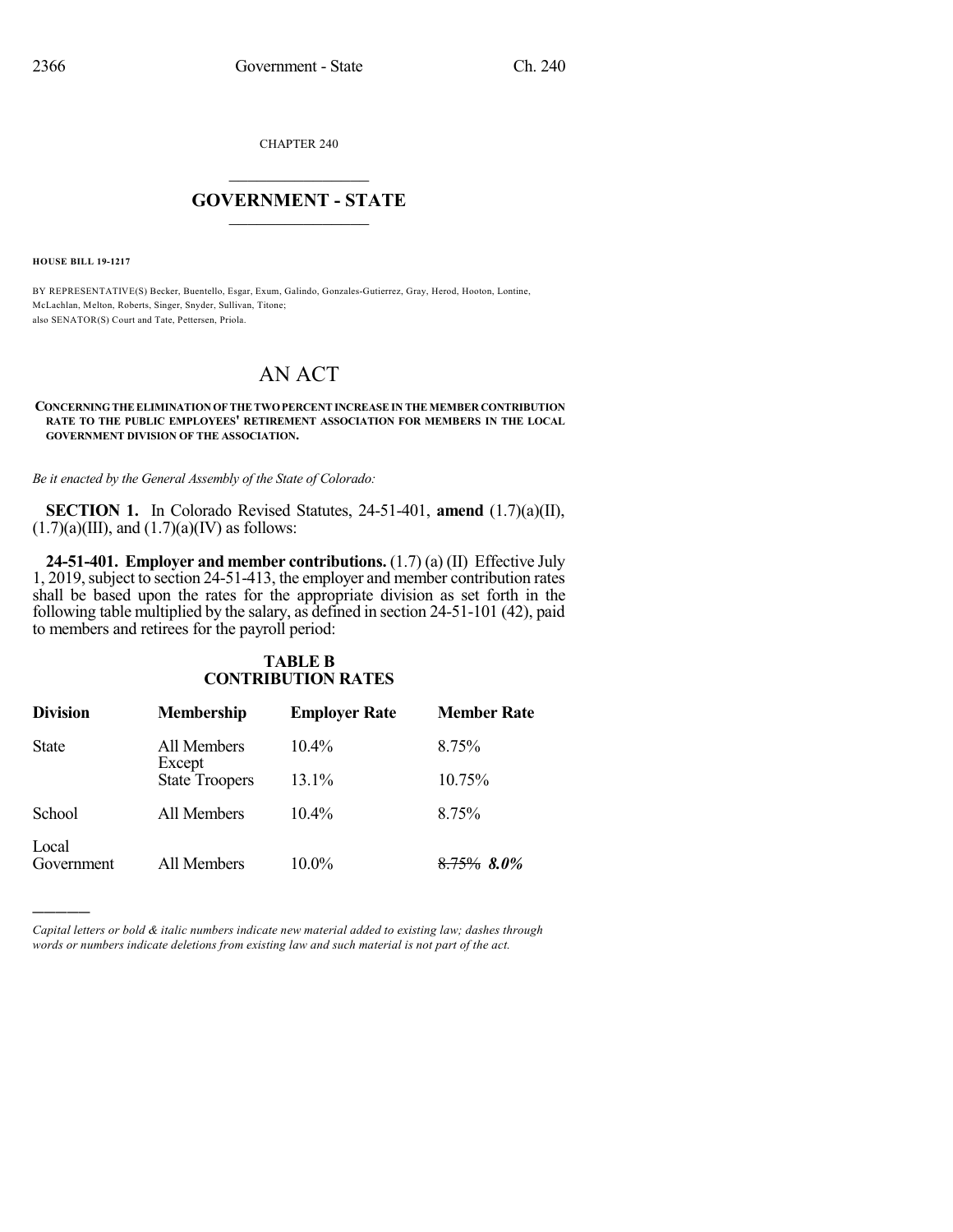| Ch. 240    | Government - State |           |       | 2367 |
|------------|--------------------|-----------|-------|------|
| Judicial   | All Members        | $13.91\%$ | 8.75% |      |
| <b>DPS</b> | All Members        | $10.4\%$  | 8.75% |      |

(III) Effective July 1, 2020, subject to section 24-51-413, the employer and member contribution rates shall be based upon the rates for the appropriate division as set forth in the following table multiplied by the salary, as defined in section 24-51-101 (42), paid to members and retirees for the payroll period:

#### **TABLE C CONTRIBUTION RATES**

| <b>Division</b>     | <b>Membership</b>               | <b>Employer Rate</b> | <b>Member Rate</b> |
|---------------------|---------------------------------|----------------------|--------------------|
| <b>State</b>        | All Members                     | $10.4\%$             | $9.5\%$            |
|                     | Except<br><b>State Troopers</b> | 13.1%                | 11.5%              |
| School              | All Members                     | $10.4\%$             | $9.5\%$            |
| Local<br>Government | All Members                     | $10.0\%$             | $9.5\%$ 8.0%       |
| Judicial            | All Members                     | 13.91%               | $9.5\%$            |
| <b>DPS</b>          | All Members                     | $10.4\%$             | $9.5\%$            |

(IV) Effective July 1, 2021, subject to section 24-51-413, the employer and member contribution rates shall be based upon the rates for the appropriate division as set forth in the following table multiplied by the salary, as defined in section 24-51-101 (42), paid to members and retirees for the payroll period:

### **TABLE D CONTRIBUTION RATES**

| <b>Division</b>     | <b>Membership</b>     | <b>Employer Rate</b> | <b>Member Rate</b> |
|---------------------|-----------------------|----------------------|--------------------|
| <b>State</b>        | All Members<br>Except | $10.4\%$             | $10.0\%$           |
|                     | <b>State Troopers</b> | 13.1%                | 12.0%              |
| School              | All Members           | $10.4\%$             | $10.0\%$           |
| Local<br>Government | All Members           | $10.0\%$             | $10.0\%$ 8.0%      |
| Judicial            | All Members           | 13.91%               | 10.0%              |
| <b>DPS</b>          | All Members           | $10.4\%$             | $10.0\%$           |